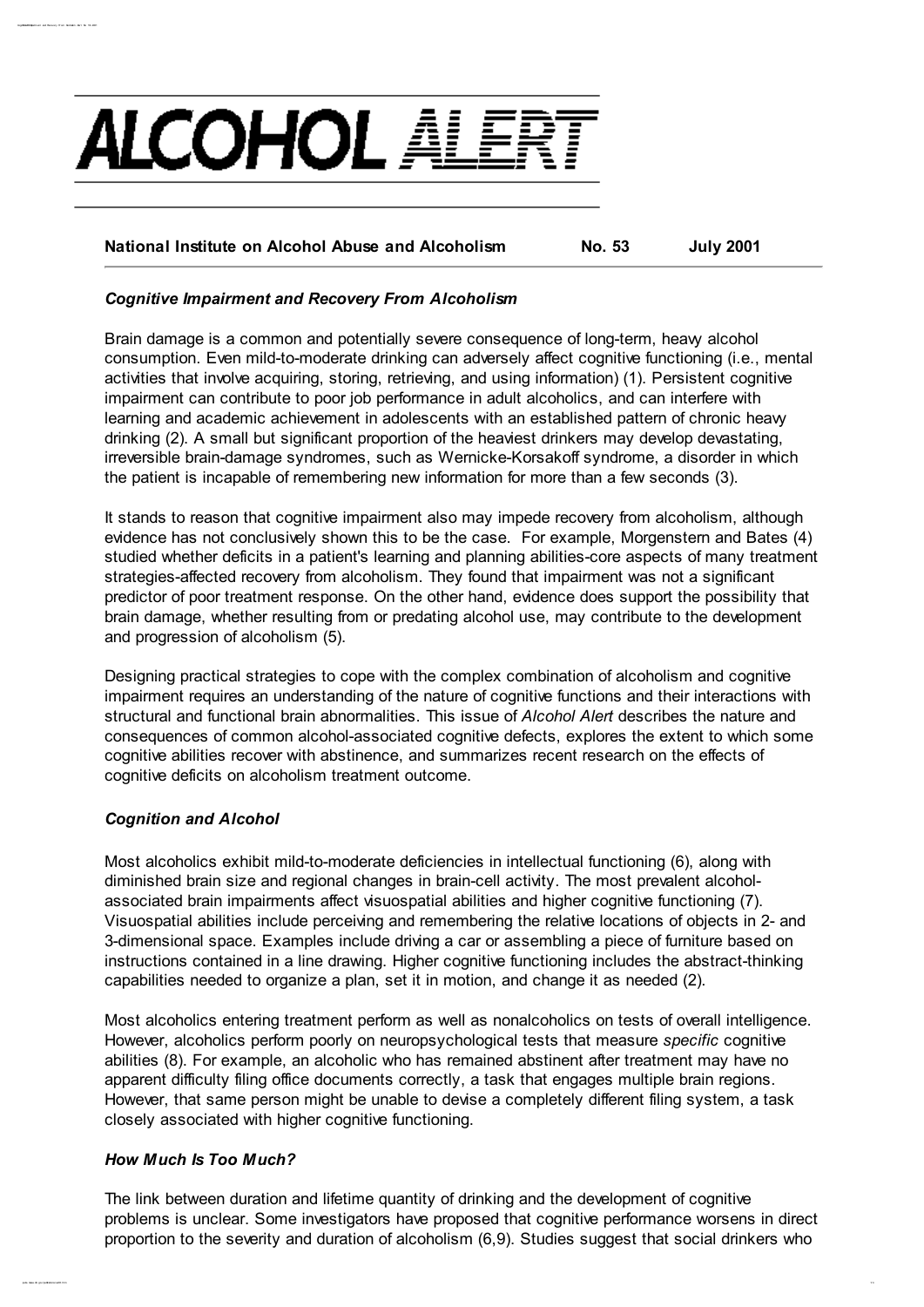consume more than 21 drinks per week also fit into this category (6). Other investigators have suggested that cognitive deficits may be detectable only in those alcoholics who have been drinking regularly for 10 years or more (8,10). Long-term, light-to-moderate social drinkers have been found to fall into this category as well, showing cognitive deficits equivalent to those found in detoxified alcoholics (8). Although further research is needed to determine how a person's pattern of drinking is related to cognitive impairment, some deficits are possible even in people who are not heavy drinkers.

## Tracking Structural and Functional Brain Abnormalities

Cognitionships meet and Recovery From Alcoholism Alert No: 53-2001

Structural and functional brain abnormalities generally are measured by noninvasive imaging techniques that provide a picture of the living brain with minimal risk to the individual. Structural imaging techniques, such as computed tomography and magnetic resonance imaging, are used to generate computerized pictures of living tissue. Functional imaging techniques, such as positron emission tomography and magnetic resonance spectroscopy, permit scientists to study cell activity by tracking blood flow and energy metabolism. For more information about imaging, see Alcohol Alert No. 47, "Imaging and Alcoholism: A Window on the Brain."

Structural imaging consistently reveals that compared with nonalcoholics, most alcoholics' brains are smaller and less dense (11,12). Loss of brain volume is most noticeable in two areas: the outer layer (i.e., the cortex) of the frontal lobe, which is considered a major center of higher mental functions (7,12,13); and the cerebellum, which is responsible largely for gait and balance as well as certain aspects of learning (14). Support for these results is provided by functional imaging studies, which reveal altered brain activity throughout the cortex and cerebellum of heavy drinkers (15). In addition, functional imaging often is sufficiently sensitive to detect these irregularities before they can be observed by structural imaging techniques, and even before major cognitive problems themselves become manifest. This suggests that functional imaging may be particularly useful for detecting the early stages of cognitive decline (15).

## Understanding the Basis of Cognitive Impairment

Accurate measurement of cognitive abilities is challenging, and relating those abilities to a specific brain irregularity simply may not be possible with the current technology (16). Discrepancies among research findings have led scientists to develop improved cognitive-measuring techniques. Using a battery of tests, Beatty and colleagues (9) have suggested that widespread (i.e., diffuse) cognitive impairment could arise from damage to multiple brain areas, each of which regulates distinct but related abilities. Likewise, damaging the network of brain cells that synchronizes the overall activity of those multiple areas may produce the same cognitive impairments previously attributed to localized damage (9).

### Is Impairment Reversible?

Certain alcohol-related cognitive impairment is reversible with abstinence (17). Newly detoxified adult alcoholics often exhibit mild yet significant deficits in some cognitive abilities, especially problemsolving, short-term memory, and visuospatial abilities (18). By remaining abstinent, however, the recovering alcoholic will continue to recover brain function over a period of several months to 1 year (19)-with improvements in working memory, visuospatial functioning, and attention-accompanied by significant increases in brain volume, compared with treated alcoholics who have subsequently relapsed to drinking (18).

### Rewiring Brain Networks

Reversibility of alcohol-related cognitive function also may be the result of a reorganization of key brain-cell networks. Some researchers have proposed that such reorganization may contribute to the success of alcoholism treatment. Using advanced imaging techniques, Pfefferbaum and colleagues (20) examined the brain activity of cognitively impaired alcoholic participants during a series of tests designed to assess cognitive function. They found that although the alcoholic subjects had abnormal patterns of brain activation, compared with control subjects, they were able to complete the tasks equally well, suggesting that the brain systems in alcoholics can be functionally reorganized so that tasks formerly performed by alcohol-damaged brain systems are shunted to alternative brain systems. This finding-that cognitively impaired alcoholic patients use

pubs. niaaa. nih. gov/ publicat ions/ aa53. ht m 2/ 4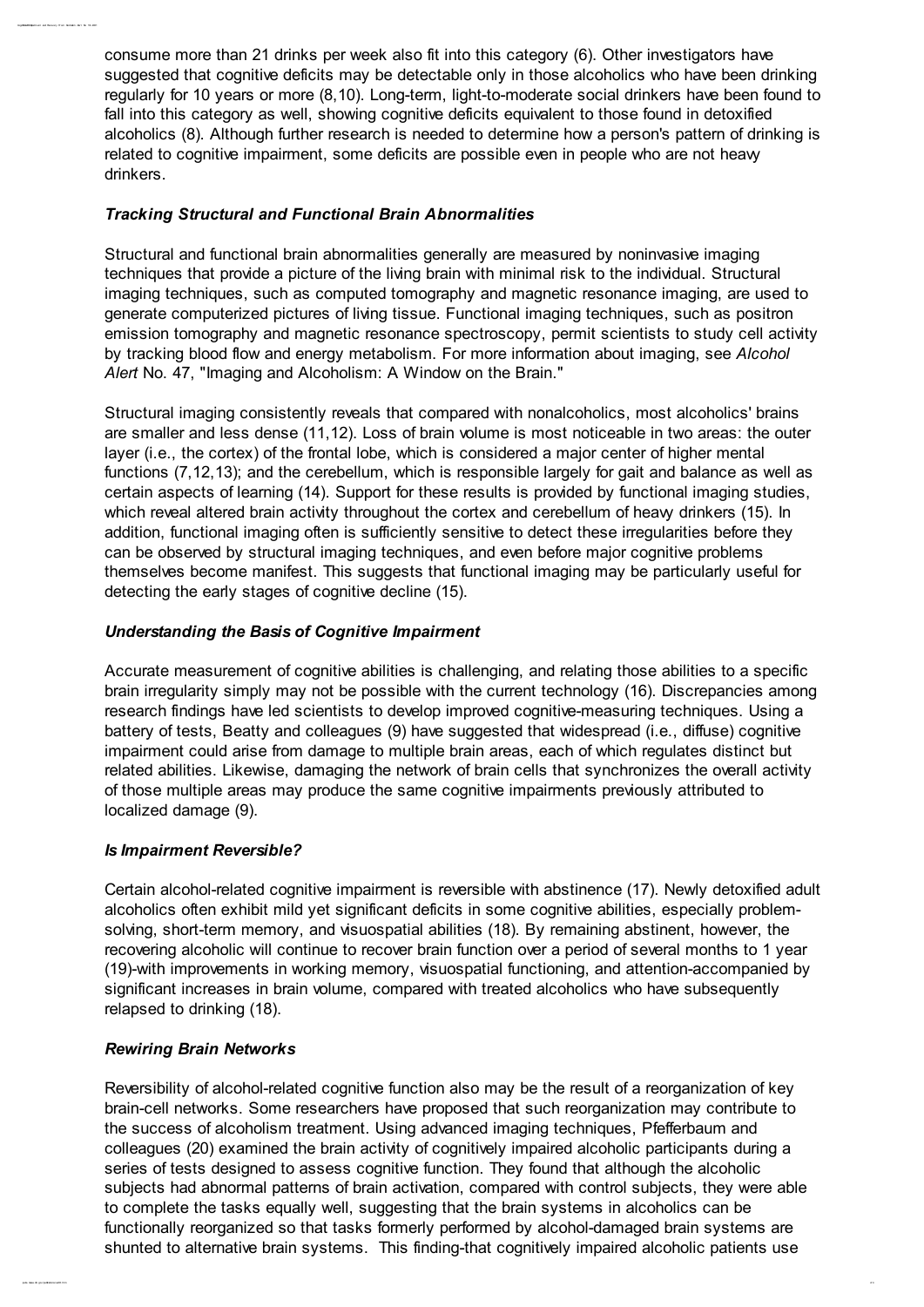different brain pathways than unimpaired patients to achieve equivalent outcome-also was suggested in a study of patients in 12-step treatment programs (4). Functional brain reorganization may be particularly advantageous for adolescent alcohol abusers in treatment, because their developing brains are still in the process of establishing nerve-cell networks (21).

## Cognitive Function and Alcoholism Treatment

Cognitionships meet and Recovery From Alcoholism Alert No: 53-2001

The exact role that cognitive function has in alcoholism treatment success is unclear. Structural and functional imaging, as well as more specific cognitive tests, may provide scientists with the tools needed to reveal subtle relationships between alcohol-related cognitive impairment and recovery. Meanwhile, certain conclusions can be drawn from existing research that help to explain how cognitive function may influence alcoholism treatment:

- Cognitive deficits have been hypothesized to affect the efficacy of alcoholism treatment, although a clear association has not been established. One view finds that cognitively impaired patients may not be able to comprehend the information imparted during therapy and, thus, may not make full use of the strategies presented, thereby hampering recovery. Another view is that cognitive functioning may not directly influence treatment outcome, but may impact other factors that, in turn, contribute to treatment success (22). Focusing on those factors-such as improved nutrition, opportunities for exercise, careful evaluation of comorbid mental or medical disorders, and/or treatment strategies aimed at enticing the patient out of long-standing social isolation-ultimately may be more beneficial than focusing exclusively on recovery from alcoholism.
- <sup>o</sup> Other types of non-alcohol-related brain damage also can produce symptoms resembling those associated with chronic alcoholism. Clinicians must be aware that no matter the cause of the impairment, it may have an impact on the patient's ability to benefit fully from alcohol-treatment strategies.
- <sup>o</sup> Cognitive impairment is usually most severe during the first weeks of abstinence, perhaps making it difficult for some alcoholics to benefit from educational and skill-development sessions, which are important components of many treatment programs (22,23). For example, one study found that alcoholics tested soon after entering treatment were unable to recall treatment-related information presented in a film they had just been shown (4). As time goes by and cognitive function improves, however, patients may make better use of information presented to them in individual and group therapy, educational programs, and 12-step programs.

# Cognitive Impairment and Recovery From Alcoholism-A Commentary by NIAAA Director Enoch Gordis, M.D.

The new noninvasive imaging techniques that allow us to "see" how the brain operates have been a boon to the study of cognition. Through this medium, we now know that the brain is capable of "rewiring" itself. In doing so, the brain can regain some of the cognitive abilities previously diminished as a result of damage from alcohol or other diseases. The brain's remarkable ability to recover is important for at least two reasons. First, alcohol use over a period of time, even at low levels of drinking, can produce varying degrees of cognitive damage, a problem that is of particular concern because alcohol use is so widespread. Thus, the brain's self-repairing ability may help defer or reduce alcohol-induced cognitive problems among a large portion of the population. Second, the

pubs. niaaa. nih. gov/ publicat ions/ aa53. ht m 3/ 4